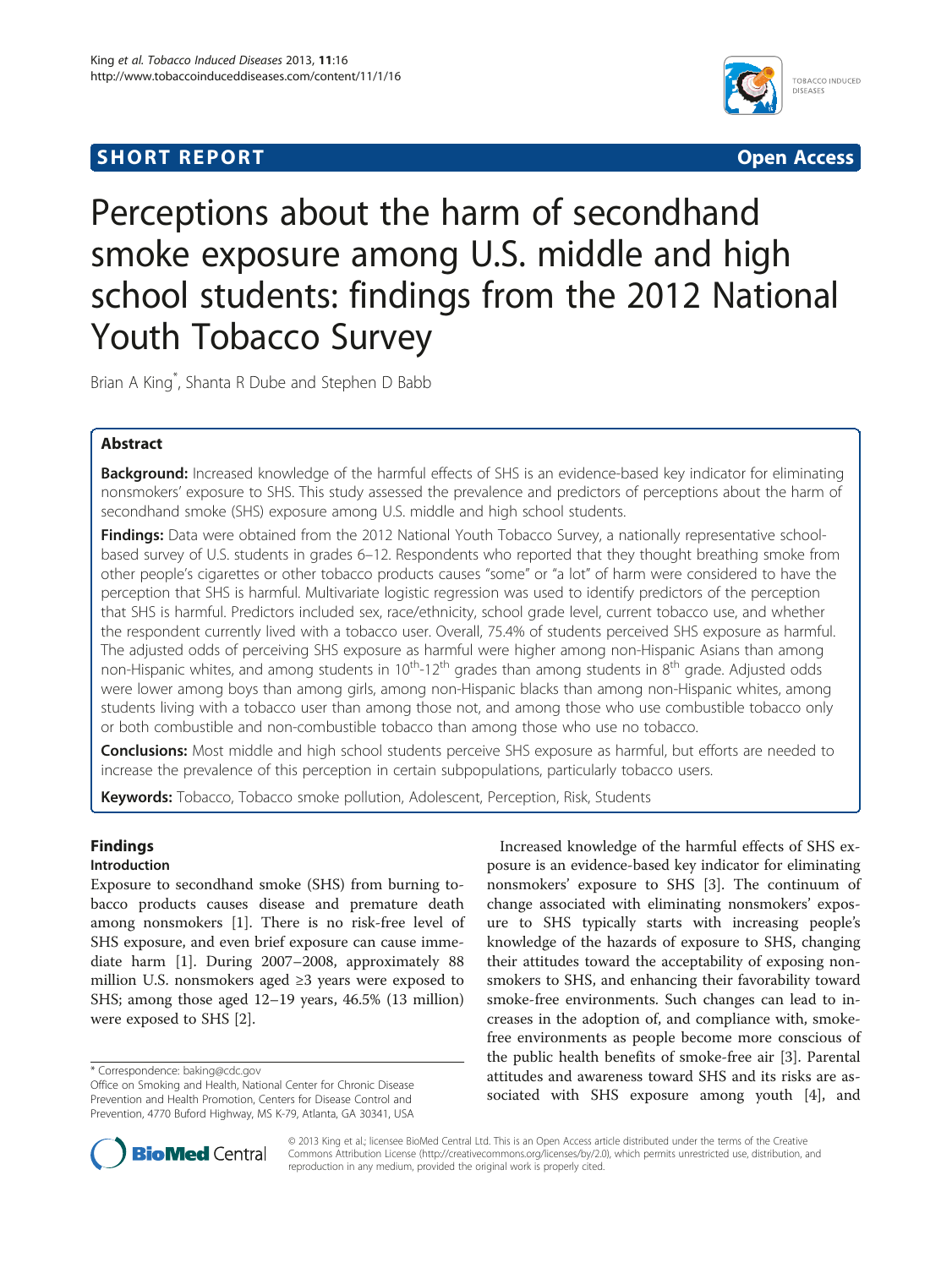greater perceptions of risk from SHS exposure among youth can reduce their likelihood of smoking initiation [[5\]](#page-4-0). Although previous research suggests that a vast majority (95%) of U.S. adults recognize the hazards of youth exposure to SHS [[6\]](#page-4-0), no study has examined perceptions about the harm of SHS exposure among a representative sample of U.S. youth. Therefore, we assessed the prevalence and predictors of perceptions about the harm of SHS exposure among a nationally representative sample of U.S. middle and high school students who completed the 2012 National Youth Tobacco Survey (NYTS).

#### Methods

#### Sample

NYTS is an ongoing school-based survey that collects information on key tobacco-related measures from U.S. middle school and high school students [\[7](#page-4-0)]. Respondents are asked to complete a self-administered pencil and paper questionnaire in a classroom setting. Parental permission is obtained, and participation is voluntary at the school and student level. Among students, participation is anonymous. In 2012, n=24,648 respondents completed NYTS, yielding a response rate of 73.6%. No ethics approval was sought for this analysis because only secondary data were used.

NYTS utilizes a 3-stage cluster sampling procedure to generate cross-sectional, nationally representative samples of U.S. middle and high school students. The sampling frame consists of all public school, Catholic school, and other private school students in grades 6 through 12 in the 50 U.S. states and District of Columbia.

## Measures

Perceptions about SHS harm were assessed by the question, "Do you think that breathing smoke from other people's cigarettes or other tobacco products causes 'no harm', 'little harm', 'some harm', or 'a lot of harm'?" Respondents who answered 'some harm' or 'a lot of harm' were considered to perceive SHS as harmful.

Respondent characteristics included: sex, race/ethnicity, grade level, tobacco use, and whether the respondent lives with a tobacco user. For tobacco use, combustible tobacco use was defined as the use of 'cigarettes', 'cigars/cigarillos/ little cigars', 'pipes', 'roll-your-own cigarettes', 'bidis', 'clove cigarettes', or 'hookahs or water pipes' on ≥1 day during the past 30 days. Non-combustible tobacco use was defined as the use of 'chewing tobacco/snuff/dip', 'snus', or 'dissolvable tobacco products' on ≥1 day during the past 30 days.

## Data analysis

Data were weighted to adjust for the differential probability of selection and response and analyzed using SAS-callable SUDAAN, version 9.2 (SAS Institute Inc., Research Triangle Park, NC). Point estimates and 95% confidence intervals (CI) were calculated overall and by each respondent characteristic. Differences between point estimates were considered statistically significant if confidence intervals did not overlap. Additionally, a binary logistic regression model was fitted with perceptions about SHS harm as the dependent variable; independent variables included sex, race/ethnicity, grade, tobacco use, and tobacco user living in the home.

## Results

Among all respondents, 4.7% reported that SHS exposure causes "no harm", 19.9% reported SHS exposure causes "little harm," 38.7% reported SHS exposure causes "some harm", and 36.7% reported SHS exposure causes "a lot of harm" (Table [1\)](#page-2-0). The prevalence of perceiving that SHS exposure causes "no harm" was significantly higher among boys (6.1%) than girls (3.3%), among non-Hispanic blacks (6.0%), Hispanics (6.3%), and non-Hispanic American Indians/Alaska Natives (10.9%) than non-Hispanic whites (3.6%), among those who used combustible tobacco only (9.1%) or both combustible and non-combustible tobacco (19.6%) than those who used no tobacco products (3.3%), and among those who lived with a tobacco user (6.3%) than those who did not (3.3%); no difference was observed by grade level. The prevalence of perceiving that SHS exposure causes "a lot of harm" was significantly higher among girls (38.7%) than boys (34.7%), among Hispanics (39.5%), non-Hispanic Asians (46.0%), and non-Hispanic Native Hawaiians/Pacific Islanders (47.6%) than non-Hispanic whites (34.7%), and among those who used no tobacco products (38.4%) than those who used combustible tobacco only (28.5%) or both combustible and non-combustible tobacco (24.1%); no difference was observed by grade level or whether a tobacco user lived in the home.

The adjusted odds of perceiving that breathing SHS causes "some" or "a lot of" harm was significantly higher among non-Hispanic Asians (odds ratio [OR]=1.43, 95% CI=1.15-1.78), and among students in  $10^{th}$  (OR=1.36, 95% CI=1.14-1.61), 11<sup>th</sup> (OR=1.49, 95% CI=1.23-1.82), and  $12^{th}$  (OR=1.69, 95% CI=1.38-2.08) grades (Table [2](#page-3-0)). The odds were lower among boys (OR=0.72, 95% CI=0.66-0.77), among non-Hispanic blacks (OR=0.83, 95% CI=0.74-0.93), among students who lived with a tobacco user (OR=0.81, 95% CI=0.75-0.87), and among those who used combustible tobacco only (OR=0.51, 95% CI=0.45-0.57) or both combustible and non-combustible tobacco products (OR=0.31, 95% CI=0.26-0.36).

## **Discussion**

This study is the first to assess the prevalence and predictors of SHS harm perceptions among a nationally representative sample of U.S. youth. The findings reveal that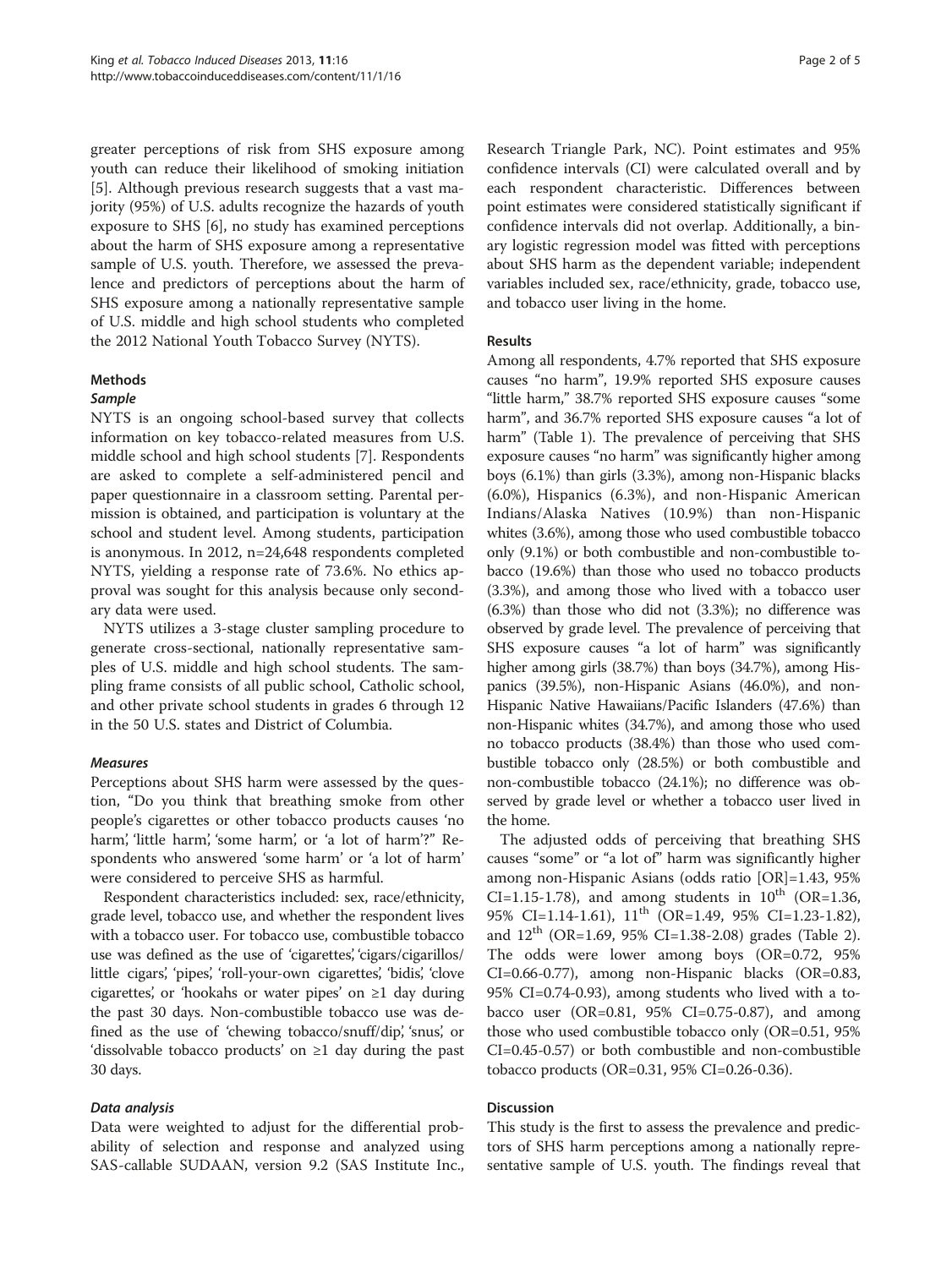<span id="page-2-0"></span>

| Table 1 Percentage of U.S. middle and high school students who think breathing smoke from other people's cigarettes       |
|---------------------------------------------------------------------------------------------------------------------------|
| or other tobacco products causes 'no', 'little', 'some', or 'a lot of' harm, by selected characteristics - National Youth |
| <b>Tobacco Survey, 2012</b>                                                                                               |

| Characteristic                                 | Unweighted<br>frequency | No harm |              | Little harm |               | Some harm |           | A lot of harm |           |
|------------------------------------------------|-------------------------|---------|--------------|-------------|---------------|-----------|-----------|---------------|-----------|
|                                                | n                       | $\%$    | 95% CI       | $\%$        | 95% CI        | $\%$      | 95% CI    | %             | 95% CI    |
| Sex                                            |                         |         |              |             |               |           |           |               |           |
| Girl                                           | 11,757                  | 3.3     | $2.9 - 3.7$  | 17.7        | 16.7-18.9     | 40.3      | 38.8-41.8 | 38.7          | 37.0-40.5 |
| Boy                                            | 11,581                  | 6.1     | $5.5 - 6.8$  | 22.1        | 20.9-23.2     | 37.1      | 35.9-38.4 | 34.7          | 33.2-36.3 |
| Race/Ethnicity                                 |                         |         |              |             |               |           |           |               |           |
| White, Non-Hispanic                            | 12,691                  | 3.6     | $3.2 - 4.2$  | 20.8        | 19.7-21.9     | 40.9      | 39.3-42.4 | 34.7          | 33.1-36.4 |
| Black, Non-Hispanic                            | 3,112                   | 6.0     | $5.2 - 7.0$  | 21.8        | 20.0-23.7     | 33.5      | 31.1-35.9 | 38.7          | 36.1-41.3 |
| Hispanic                                       | 5,247                   | 6.3     | $5.4 - 7.4$  | 17.6        | 16.2-19.2     | 36.6      | 35.0-38.2 | 39.5          | 37.3-41.8 |
| Asian, Non-Hispanic                            | 1,141                   | 2.9     | $2.0 - 4.2$  | 13.5        | $11.1 - 16.2$ | 37.6      | 34.0-41.4 | 46.0          | 42.0-50.0 |
| American Indian/Alaska Native, Non-Hispanic    | 319                     | 10.9    | $6.5 - 17.6$ | 16.9        | 13.0-21.7     | 38.6      | 32.6-45.0 | 33.7          | 28.3-39.5 |
| Native Hawaiian/Pacific Islander, Non-Hispanic | 165                     | 2.0     | $0.7 - 5.8$  | 17.3        | 10.0-28.1     | 33.1      | 26.5-40.3 | 47.6          | 38.0-57.4 |
| <b>Grade Level</b>                             |                         |         |              |             |               |           |           |               |           |
| Middle School                                  | 10,943                  | 4.4     | $3.9 - 5.1$  | 21.9        | 20.5-23.4     | 37.5      | 35.7-39.4 | 36.2          | 33.9-38.6 |
| 6 <sup>th</sup>                                | 3,368                   | 4.2     | $3.4 - 5.2$  | 22.2        | 19.9-24.7     | 37.3      | 34.9-39.9 | 36.3          | 33.6-39.1 |
| 7 <sup>th</sup>                                | 3,830                   | 4.3     | $3.5 - 5.2$  | 22.6        | 20.4-25.0     | 35.8      | 33.7-38.0 | 37.2          | 34.6-39.9 |
| 8 <sup>th</sup>                                | 3,745                   | 4.8     | $3.9 - 5.7$  | 20.8        | 18.2-23.7     | 39.4      | 36.2-42.7 | 35.1          | 30.7-39.6 |
| High School                                    | 12,337                  | 4.8     | $4.2 - 5.5$  | 18.4        | 17.3-19.6     | 39.6      | 38.2-41.0 | 37.2          | 35.6-38.8 |
| gth                                            | 3,110                   | 6.1     | $5.0 - 7.4$  | 19.8        | 18.0-21.8     | 39.1      | 36.8-41.4 | 35.0          | 32.5-37.7 |
| 10 <sup>th</sup>                               | 2,966                   | 4.7     | $3.8 - 5.8$  | 18.7        | 17.2-20.3     | 40.0      | 37.7-42.3 | 36.6          | 34.2-39.1 |
| $11^{th}$                                      | 3,210                   | 4.2     | $3.4 - 5.1$  | 17.7        | $16.1 - 19.5$ | 39.8      | 37.7-42.0 | 38.3          | 35.8-40.8 |
| $12^{th}$                                      | 3,051                   | 4.2     | $3.2 - 5.5$  | 17.2        | 15.3-19.3     | 39.4      | 37.0-41.9 | 39.2          | 36.6-41.9 |
| Tobacco Use (Past 30 Days) <sup>a</sup>        |                         |         |              |             |               |           |           |               |           |
| No Tobacco Use                                 | 19,173                  | 3.3     | $2.9 - 3.7$  | 18.8        | 17.8-19.9     | 39.5      | 38.1-40.8 | 38.4          | 36.8-40.1 |
| Non-Combustible Tobacco Use Only               | 2,491                   | 4.7     | $2.7 - 7.9$  | 23.4        | 19.2-28.3     | 39.7      | 33.3-46.4 | 32.2          | 25.9-39.3 |
| Combustible Tobacco Use Only                   | 311                     | 9.1     | $7.7 - 10.8$ | 25.1        | 23.2-27.1     | 37.3      | 35.2-39.4 | 28.5          | 26.5-30.5 |
| Combustible and Non-Combustible Tobacco Use    | 869                     | 19.6    | 15.8-23.9    | 28.3        | 24.2-32.8     | 28.0      | 24.2-32.1 | 24.1          | 21.0-27.6 |
| Lives with a Tobacco User b                    |                         |         |              |             |               |           |           |               |           |
| No                                             | 13,096                  | 3.3     | $2.8 - 3.8$  | 18.5        | 17.6-19.4     | 40.4      | 38.9-41.8 | 37.9          | 36.3-39.6 |
| Yes                                            | 9,788                   | 6.3     | $5.6 - 7.2$  | 21.5        | 20.2-22.9     | 37.1      | 35.6-38.6 | 35.0          | 33.3-36.7 |
| Overall                                        | 23,346                  | 4.7     | $4.3 - 5.2$  | 19.9        | 19.0-20.9     | 38.7      | 37.5-39.9 | 36.7          | 35.3-38.2 |

Abbreviation: CI confidence interval.

Note: Row percentages may not add up to 100% due to rounding.

<sup>a</sup> A respondent was considered to be a combustible tobacco user if they reported using cigarettes, cigars/cigarillos/little cigars, pipes, roll-your-own-cigarettes, bidis, clove cigarettes, hookahs or water pipes on at least 1 day during the past 30 days. Non-combustible tobacco users were defined as respondents who

reported using chewing tobacco/snuff/dip, snus, or dissolvable tobacco products on at least 1 day during the past 30 days.<br><sup>b</sup> A respondent was considered to live with a tobacco user if they reported that anyone who lives as chewing tobacco, smokes cigars, cigarillos, or little cigars, or uses any other form of tobacco.

approximately three-quarters of U.S. middle and high school students perceive that SHS causes "some" or "a lot of" harm, but disparities in perceptions exist across subpopulations. Following multivariate adjustment, the perception that SHS causes harm was lower among boys, non-Hispanic blacks, those living with a tobacco user, exclusive combustible tobacco users, and concurrent users of combustible and non-combustible tobacco products.

These findings underscore the need for efforts to enhance knowledge of the hazards of SHS exposure among U.S. youth. Such efforts could include the expansion of smoke-free environments and public education campaigns on the hazards of SHS. Considerable progress has been made in increasing the number of U.S. states with comprehensive smoke-free policies that prohibit tobacco smoking in all indoor areas of worksites and public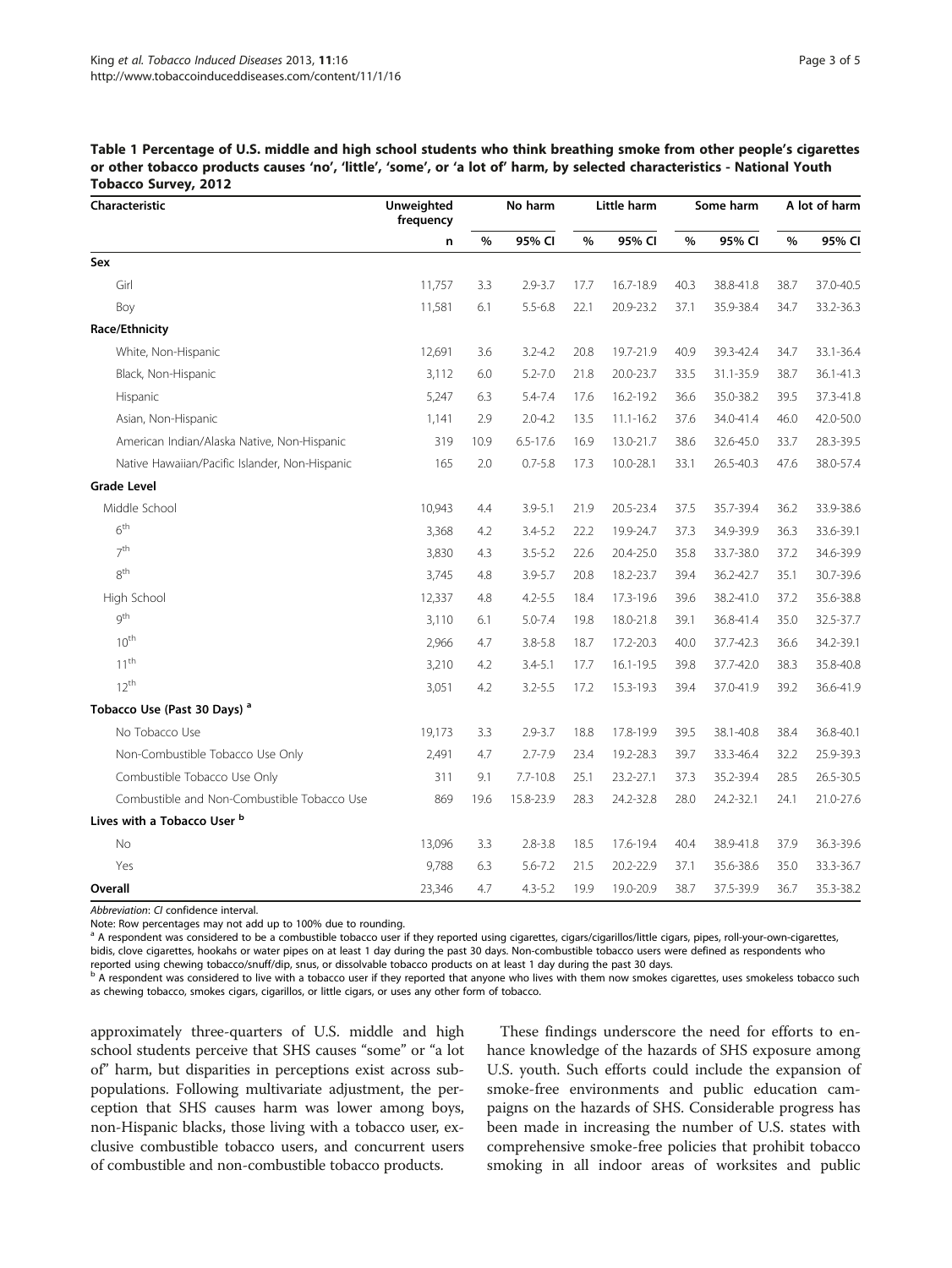<span id="page-3-0"></span>Table 2 Percentage and adjusted odds ratios of U.S. middle and high school students who think breathing smoke from other people's cigarettes or other tobacco products causes 'some' or 'a lot' of harm, by selected characteristics - National Youth Tobacco Survey, 2012

| Characteristic                                 | Unweighted<br>frequency |      | Percentage | Adjusted odds ratio <sup>a</sup> |               |  |
|------------------------------------------------|-------------------------|------|------------|----------------------------------|---------------|--|
|                                                | n                       | %    | 95% CI     | <b>Odds ratio</b>                | 95% CI        |  |
| Sex                                            |                         |      |            |                                  |               |  |
| Girl                                           | 11,757                  | 79.0 | 77.8-80.1  | 1.00                             |               |  |
| Boy                                            | 11,581                  | 71.8 | 70.5-73.1  | 0.72                             | $0.66 - 0.77$ |  |
| Race/Ethnicity                                 |                         |      |            |                                  |               |  |
| White, Non-Hispanic                            | 12,691                  | 75.6 | 74.3-76.8  | 1.00                             |               |  |
| Black, Non-Hispanic                            | 3,112                   | 72.2 | 70.3-74.0  | 0.83                             | $0.74 - 0.93$ |  |
| Hispanic                                       | 5,247                   | 76.0 | 74.3-77.7  | 1.07                             | $0.96 - 1.19$ |  |
| Asian, Non-Hispanic                            | 1,141                   | 83.6 | 80.7-86.2  | 1.43                             | 1.15-1.78     |  |
| American Indian/Alaska Native, Non-Hispanic    | 319                     | 72.3 | 65.8-77.9  | 0.98                             | $0.72 - 1.34$ |  |
| Native Hawaiian/Pacific Islander, Non-Hispanic | 165                     | 80.7 | 69.1-88.7  | 1.31                             | $0.60 - 2.85$ |  |
| <b>Grade Level</b>                             |                         |      |            |                                  |               |  |
| Middle School                                  | 10,943                  | 73.7 | 72.2-75.2  |                                  |               |  |
| 6 <sup>th</sup>                                | 3,368                   | 73.6 | 71.0-76.1  | 1.00                             |               |  |
| 7 <sup>th</sup>                                | 3,830                   | 73.1 | 70.6-75.4  | 0.99                             | $0.80 - 1.22$ |  |
| 8 <sup>th</sup>                                | 3,745                   | 74.4 | 71.4-77.3  | 1.08                             | $0.86 - 1.35$ |  |
| High School                                    | 12,337                  | 76.7 | 75.4-78.0  |                                  |               |  |
| gth                                            | 3,110                   | 74.1 | 71.7-76.4  | 1.14                             | $0.92 - 1.40$ |  |
| 10 <sup>th</sup>                               | 2,966                   | 76.6 | 74.7-78.4  | 1.36                             | 1.14-1.61     |  |
| 11 <sup>th</sup>                               | 3,210                   | 78.1 | 76.2-79.9  | 1.49                             | 1.23-1.82     |  |
| $12^{th}$                                      | 3,051                   | 78.6 | 76.7-80.4  | 1.69                             | 1.38-2.08     |  |
| Tobacco Use (Past 30 Days) b                   |                         |      |            |                                  |               |  |
| No Tobacco Use                                 | 19,173                  | 77.9 | 76.8-78.9  | 1.00                             |               |  |
| Non-Combustible Tobacco Use Only               | 2,491                   | 71.9 | 66.6-76.6  | 0.79                             | $0.62 - 1.02$ |  |
| Combustible Tobacco Use Only                   | 311                     | 65.8 | 63.5-68.0  | 0.51                             | $0.45 - 0.57$ |  |
| Combustible and Non-Combustible Tobacco Use    | 869                     | 52.1 | 48.1-56.1  | 0.31                             | $0.26 - 0.36$ |  |
| Lives with a Tobacco User <sup>c</sup>         |                         |      |            |                                  |               |  |
| N <sub>o</sub>                                 | 13,096                  | 78.3 | 77.3-79.3  | 1.00                             |               |  |
| Yes                                            | 9,788                   | 72.1 | 70.7-73.5  | 0.81                             | $0.75 - 0.87$ |  |
| Overall                                        | 23,346                  | 75.4 | 74.4-76.3  |                                  |               |  |

Abbreviation: CI confidence interval.<br><sup>a</sup> Odds ratios were computed using a binary logistic regression model adjusted for all covariates listed in the table. Statistically significant odds ratios are noted in bold.

<sup>b</sup> A respondent was considered to be a combustible tobacco user if they reported using cigarettes, cigars/cigarillos/little cigars, pipes, roll-your-own-cigarettes, bidis, clove cigarettes, hookahs or water pipes on at least 1 day during the past 30 days. Non-combustible tobacco users were defined as respondents who

reported using chewing tobacco/snuff/dip, snus, or dissolvable tobacco products on at least 1 day during the past 30 days.

<sup>c</sup> A respondent was considered to live with a tobacco user if they reported that anyone who lives with them now smokes cigarettes, uses smokeless tobacco such as chewing tobacco, smokes cigars, cigarillos, or little cigars, or uses any other form of tobacco.

places, including restaurants and bars [[8\]](#page-4-0). As of June 2013, 26 States and the District of Columbia had implemented comprehensive smoke-free policies and almost half (49.0%) of U.S. residents were covered by such policies at the state or local level [[9](#page-4-0),[10](#page-4-0)]. Implementing comprehensive smoke-free policies is associated with more favorable attitudes toward the elimination of SHS

exposure among adults, including smokers, and enhanced adoption of voluntary smoke-free home rules [[11,12\]](#page-4-0). Similarly, youth living in communities with smoke-free laws and in households with voluntary smoke-free rules perceive smoking as less socially acceptable and are less likely to become established smokers [[12\]](#page-4-0). In addition to the creation of smoke-free